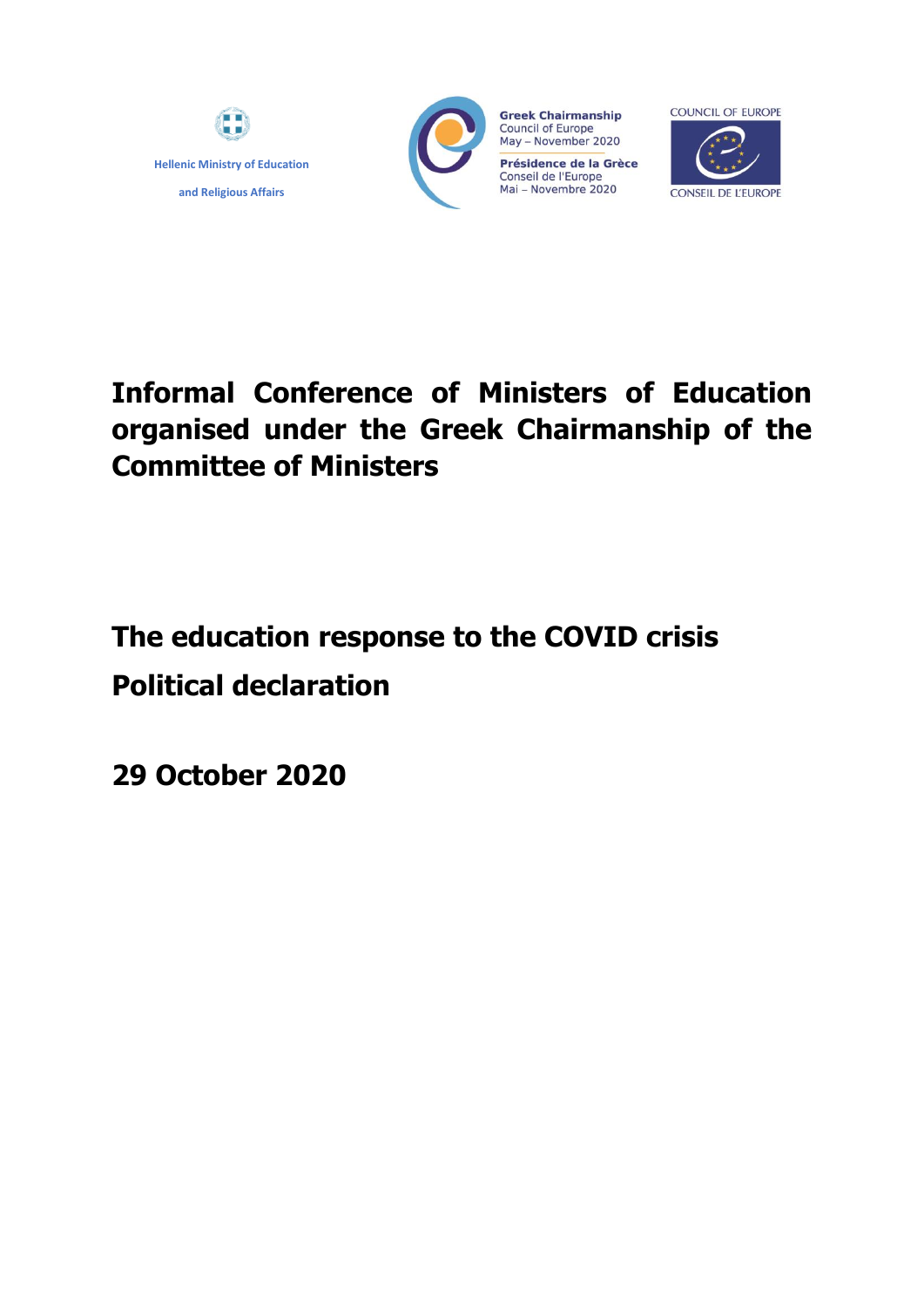## **Political statement**

### **Preamble**

The Ministers of Education of States parties to the European Cultural Convention, meeting online on the occasion of the informal conference of Ministers of Education organised by the Greek Chairmanship of the Committee of Ministers on 29 October 2020, endorse the declaration prepared by the Steering Committee for Education Policy and Practice (CDPPE), and:

Reaffirm the intention to ensure the right to education, as enshrined in the European Convention on Human Rights, Protocol 1, Article 2 as well as articles 17, 7, 10 and 15 of the European Social Charter, also in times of crisis.

Reaffirm that the right to education can be ensured in a meaningful way only if the education offered is of high quality, as confirmed in [Recommendation CM/Rec\(2012\)13 by](https://search.coe.int/cm/Pages/result_details.aspx?ObjectId=09000016805c94fb) the [Committee of Ministers to member States on ensuring quality education.](https://search.coe.int/cm/Pages/result_details.aspx?ObjectId=09000016805c94fb)

Further reaffirm the determination not to allow the health crisis to turn into a crisis of democracy, and underline that education is key to this endeavour to make our societies sustainable and resilient.

Express gratitude to and appreciation of the way in which education systems and institutions as well as teachers, administrative and other education staff, leaders of schools and higher education institutions, students, and parents responded to the COVID-19 pandemic that hit Europe in the first half of 2020.

Recognize that the speedy response was all the more impressive as the COVID-19 pandemic presented an emergency situation that could not be foreseen and for which reliable plans could not be laid.

Recognize that some of the issues with which educators and institutions were faced during the COVID-19 crisis originate in longstanding weaknesses of our education systems. In this context, reaffirm that investment in education is an investment in the future of Europe and of our individual countries.

Reaffirm the need to draw the lessons from the COVID-19 pandemic to enable our education systems and institutions to meet future crises as well as to adjust and improve their functioning in the longer term.

Reaffirm the determination that by drawing these lessons, we will be stronger rather than weaker in the aftermath of the COVID-19 pandemic.

In this context, reaffirm that the response to the COVID-19 crisis should be guided by the need to protect the dignity of all human beings.

Reassert that education aiming to value human dignity and human rights must develop a sense of fairness, respect and empathy in students.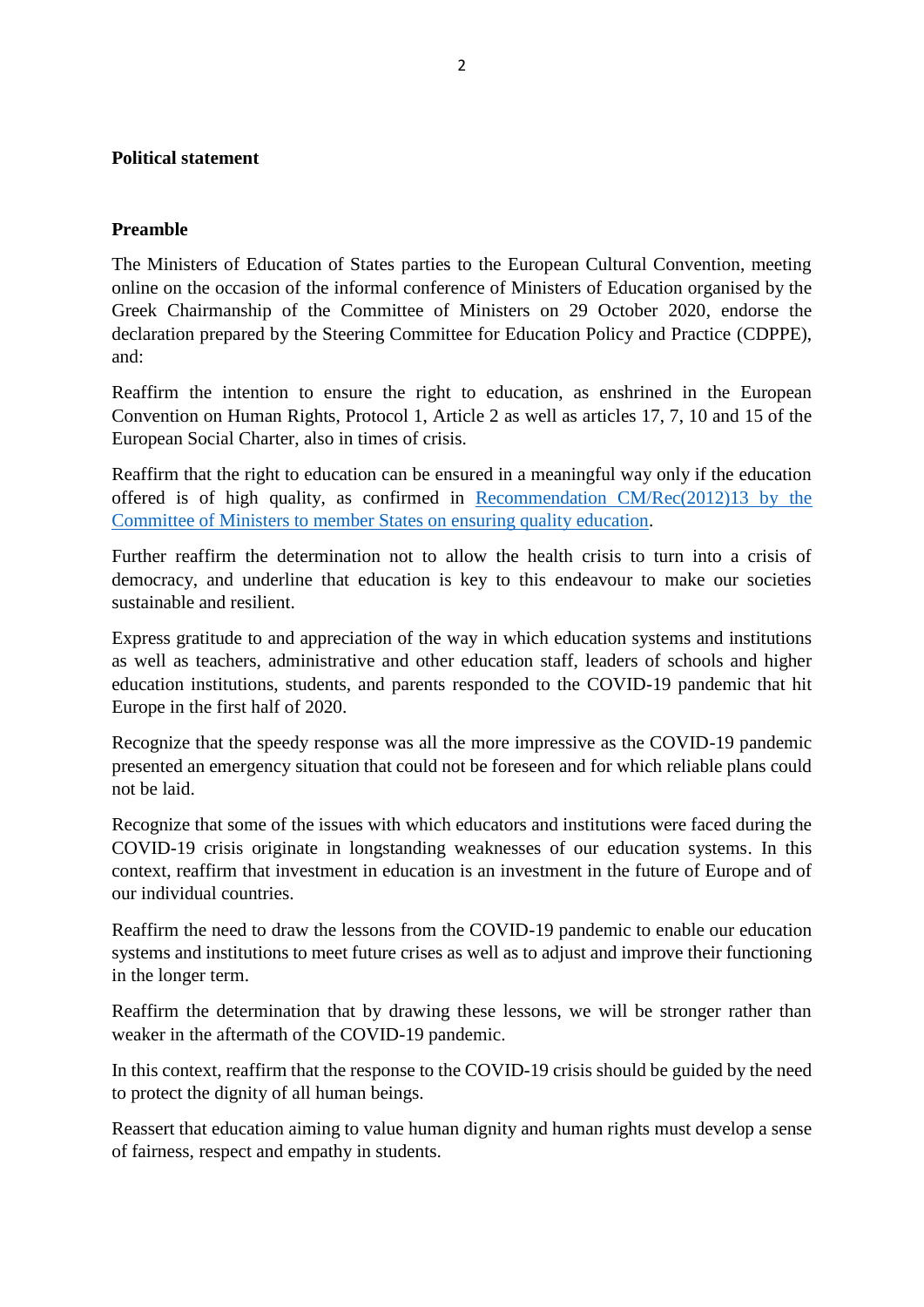Reassert, as expressed at the informal meeting of Ministers of Education in Paris on 26 November 2019, that developing creativity, communication, and critical thinking as well as responsibility and ethics is a key task of our education systems.

Recognize that the education we offer today must reflect the kind of society we wish to build tomorrow.

Reaffirm that public authorities have the responsibility for ensuring the quality of all education offered as a part of the national education system, regardless of whether it is public or private<sup>1</sup>.

Reassert that the public responsibility for education is as important to the future of our societies as that for public health.

Reaffirm that international openness and cooperation, including cooperation between the Council of Europe and other institutions and organizations where possible, are essential for meeting the challenges of the COVID-19 crisis and its aftermath.

Pledge to work for this importance to be reflected in public budgets.

Recognize that the Education Programme helps address issues raised in reports by Council of Europe monitoring bodies in a sustainable manner and is therefore uniquely placed to provide sustainable solutions to issues raised in these reports.

Recognize that weaknesses in our education provision imperils the right to education, in particular for vulnerable students.

Reaffirm that democracy, human rights and the rule of law, on which we build our education, must be reflected in our response, which will encompass all school subjects and academic disciplines, encourage interdisciplinary learning, teaching and research, as well as closer cooperation across educational stages and at points of transition, and make good and responsible use of the pedagogical and technological opportunities at our disposal.

Reassert that our education systems and institutions will fulfil all major purposes of education: preparation for sustainable employment; preparation for life as active citizens in democratic societies; personal development; and the development and maintenance, through teaching, learning and research, of a broad, advanced knowledge base<sup>2</sup>.

In responding to the COVID-19 pandemic, emphasize that we can draw on the experience and the *acquis* of the Council of Europe's education programme, including its instruments developed through the cooperation under the [European Cultural Convention](https://www.coe.int/en/web/conventions/full-list/-/conventions/treaty/018) over more than seven decades.

# **The education response to the COVID-19 pandemic**

1

Times of crisis make safeguarding democracy particularly important and challenging. We reaffirm the importance of education to developing the culture of democracy that will enable democratic societies with their institutions, laws, and elections to function in practice.

<sup>&</sup>lt;sup>1</sup> Recommendation [CM/Rec\(2012\)13](https://search.coe.int/cm/Pages/result_details.aspx?Reference=CM/Rec(2012)13) of the Committee of Ministers to member States on ensuring quality education, paragraph 11.

<sup>&</sup>lt;sup>2</sup> Recommendatio[n CM/Rec\(2007\)6](https://search.coe.int/cm/Pages/result_details.aspx?ObjectId=09000016805d5dae) of the Committee of Ministers to member states on the public responsibility for higher education and research, paragraph 5.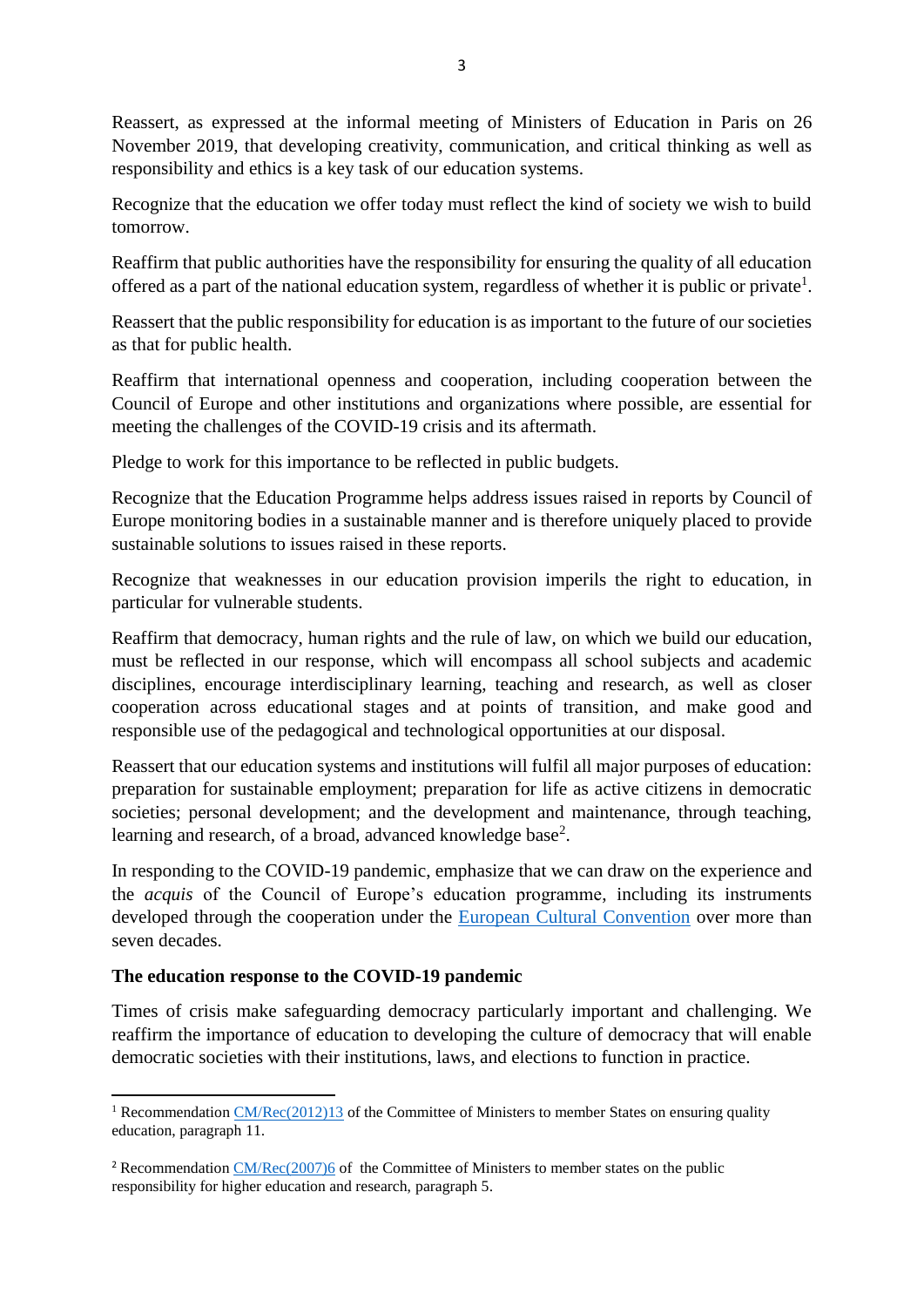Public authorities must therefore establish and maintain the framework within which education is provided. The principles of [Recommendation CM/Rec\(2007\)6 of the Committee of Ministers](https://search.coe.int/cm/Pages/result_details.aspx?ObjectId=09000016805d5dae)  [to member States on the public responsibility for higher education and research](https://search.coe.int/cm/Pages/result_details.aspx?ObjectId=09000016805d5dae) apply, *mutatis mutandis*, to all areas of education.

We recognize that in times of crisis, it is particularly important and challenging that the right to education be ensured through innovation and adaptations that seek to safeguard the principles of which our education builds as well as its quality.

In this context, we underline the importance of integrating the lessons of the COVID-19 pandemic in the pre- and in-service education of our teachers, taking into consideration the voice of parents and families as well as of civil society.

Our response to the COVID-19 pandemic will encompass whole school, whole institution, and whole system approaches. It will emphasize the need for cooperation between all stakeholders as well as across and between countries and education systems.

We recognize, in particular, the crucial role of teachers.

We also recognize the important role played by private providers, in particular from the business community, in developing platforms for online teaching and learning during the COVID-19 pandemic. We call on these providers, in cooperation with education institutions and the public authorities responsible for education systems, to help transform online education from experimental crisis mode to stable online and hybrid learning which respects the privacy of users and excludes adverse effects of commercial interests on the neutrality and variety of education provision within the frameworks established by public authorities exercising their responsibility for education systems.

# **Strengthening democracy through education**

We share the following observations:

- $\triangleright$  As stated in the Declaration adopted by the 25<sup>th</sup> session of the Council of Europe [Standing Conference of Ministers of Education,](https://www.coe.int/en/web/education-minister-conference) held in Brussels on 11 – 12 April 2016, preparation for life as active citizens in democratic societies is one of the main purposes of education<sup>3</sup>.
- $\triangleright$  As stated in the same declaration, one of the fundamental goals of all education for democratic citizenship and human rights education is not just equipping learners with knowledge, understanding and skills, but also empowering them with the readiness to take action in society in the defence and promotion of human rights, democracy, and the rule of  $law<sup>4</sup>$ .
- $\triangleright$  Democracy will not function in practice unless it is underpinned by a set of attitudes and behaviours that encourage citizen participation in political processes and decision making, further commitment to participation in public debate, encourage conflicts to be resolved peacefully and develop an appreciation of the value of diverse societies.

<sup>1</sup> 3 Idem.

<sup>4</sup> Recommendation CM/Rec(2010)7 of the Committee of Ministers to member states on the Council of Europe Charter on Education for Democratic Citizenship and Human Rights Education, paragraph 5.g.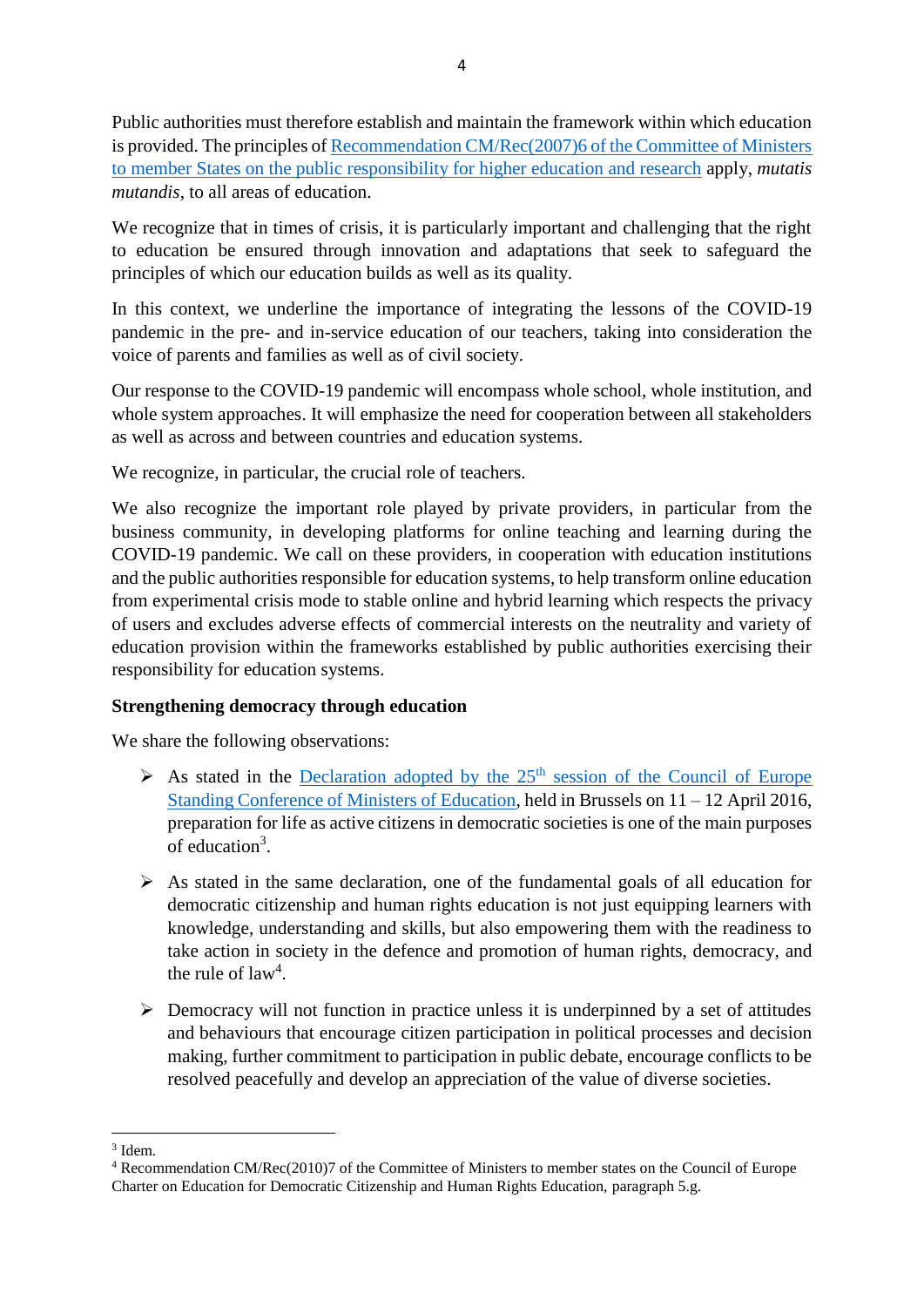- The [Council of Europe Reference Framework of Competences for Democratic Culture](https://www.coe.int/en/web/reference-framework-of-competences-for-democratic-culture/) (RFCDC) constitutes the basis on which our education systems and institutions will continue to develop these competences at all levels and in all strands of education.
- $\triangleright$  In the case of higher education, academic freedom and institutional autonomy are cornerstones of democratic societies. Public authorities should set the framework for academic freedom and institutional autonomy and continuously monitor the implementation of those fundamental rights, while encouraging the adoption of sustainable long-term strategies for higher education<sup>5</sup>.
- $\triangleright$  The role of stakeholders, including staff, students and parents as well as civil society in the development of education policy and practice must be strengthened and given greater recognition, nationally as well as in local communities.
- $\triangleright$  The COVID pandemic has underlined the importance of sustainable development and of education as an essential actor in achieving it.

We ask that the Council of Europe:

**.** 

- $\triangleright$  Develop further guidelines and materials that will make the RFCDC the cornerstone for developing a culture of democracy through education in times of crises.
- $\triangleright$  As part of its work on the democratic mission of higher education and within the European Higher Education Area, contribute to developing understanding and practices of academic freedom and institutional autonomy that make these fundamental values a reality in increasingly complex democratic societies.
- $\triangleright$  Seek to strengthen the engagement of higher education institutions with their local communities.
- $\triangleright$  Provide expert assistance to its member States in reviewing their laws and policies on education, including higher education, so that they are adequate for addressing any future pandemic or other crisis.
- $\triangleright$  Incorporate to the extent possible these new initiatives in its cooperation and capacity building projects in education.
- $\triangleright$  Strengthen the role of its Steering Committee for Education Policy and Practice (CDPPE) as a key platform for European cooperation in meeting the challenges of the COVID-19 pandemic and its aftermath.
- $\triangleright$  Contribute to the overall development of education policy and practice in cooperation with other international institutions and organizations, on the basis of its commitment to democracy, human rights and the rule of law as well as its experience and *acquis* in the field of education.

<sup>5</sup> Recommendatio[n CM/Rec\(2012\)7](https://search.coe.int/cm/Pages/result_details.aspx?Reference=CM/Rec(2012)7) of the Committee of Ministers to member States on the responsibility of public authorities for academic freedom and institutional autonomy, paragraph 7.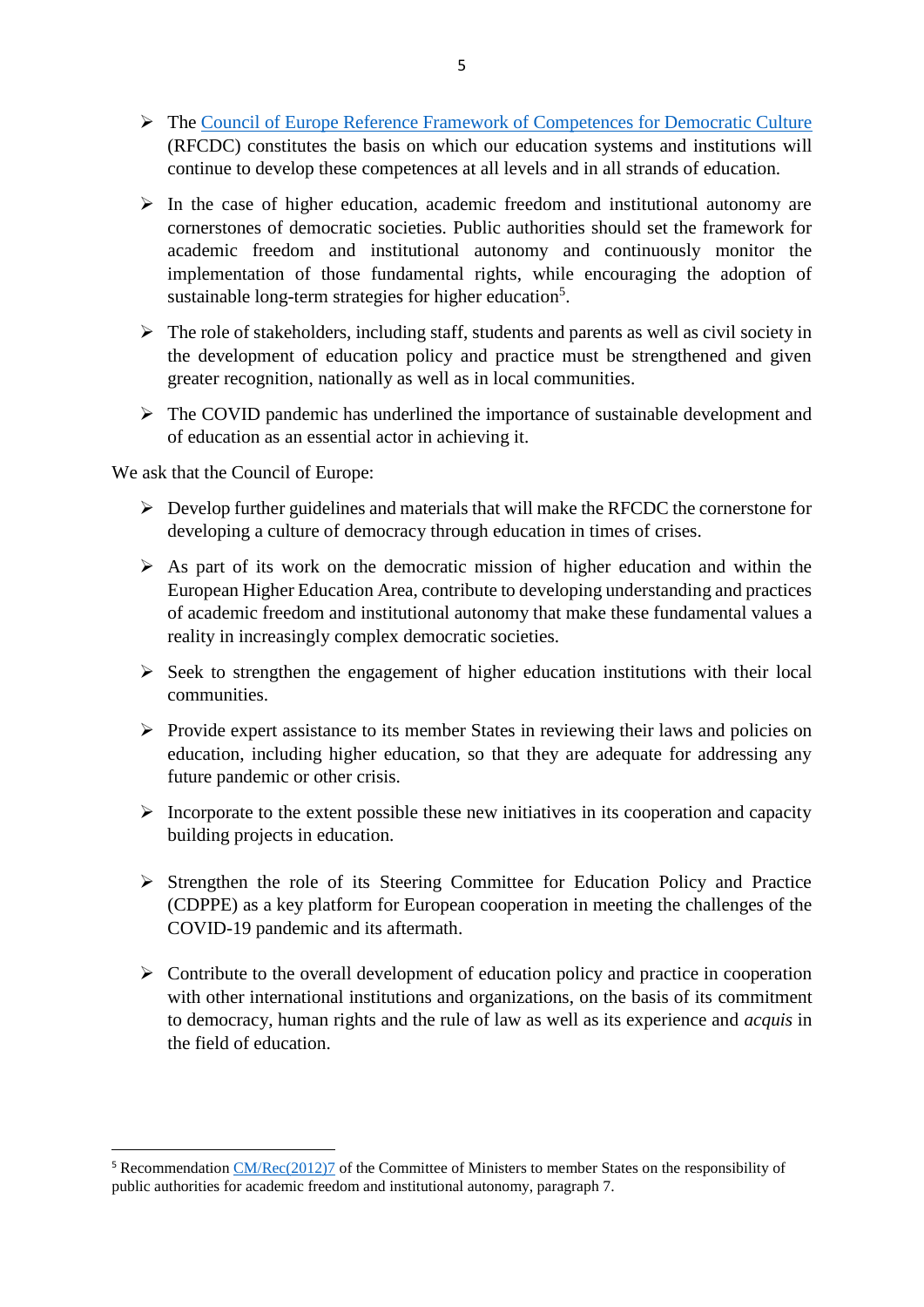- $\triangleright$  Improve the visibility and strengthen the involvement of the Education programme where education is specified in Council of Europe conventions and explored by monitoring bodies.
- $\triangleright$  Pursue its contribution to the implementation of the United Nations Sustainable [Development Goal 4,](https://en.unesco.org/gem-report/sdg-goal-4#:~:text=SDG%204%20is%20to%20ensure,and%20three%20means%20of%20implementation.) in cooperation with UNESCO.

### **Innovating the ways in which we learn and teach**

We share the following observations:

- $\triangleright$  [Recommendation CM/Rec\(2012\)13 of the Committee of Ministers to member States](https://search.coe.int/cm/Pages/result_details.aspx?Reference=CM/Rec(2012)13) [on ensuring quality education](https://search.coe.int/cm/Pages/result_details.aspx?Reference=CM/Rec(2012)13) underlines that in democratic societies, everybody should enjoy equal opportunities so that they can exercise their right to education and benefit from a quality education, commensurate with their aspirations and abilities.
- $\triangleright$  This recommendation underlines that social inclusion must be an integral part of our understanding of quality education. Ensuring equal opportunities to education requires a systemic response within our education systems.
- $\triangleright$  The COVID crisis underscores the need for education systems and institutions to reassess and review the way in which they teach, and students learn, including how they provide education for students with special needs. While this will require them to take account of the experience of the immediate COVID response, permanent adaptations cannot copy emergency measures.
- ▶ Recommendation CM/Rec (2019)9 of the Committee of Ministers to member States on [fostering a culture of ethics in the teaching profession](https://search.coe.int/cm/Pages/result_details.aspx?ObjectID=0900001680983b3e) outlines measures to ensure all education provision is ethically sound.
- $\triangleright$  The massive substitution of face to face by online learning and teaching during the COVID-19 crisis needs to be developed into a model of high quality learning and teaching distinguished by the ways in which education systems and institutions combine different modes of delivery, ranging from classroom teaching through work in smaller groups to making use of quality online and blended learning resources and possibilities and further develop the role schools play in developing students' social competences.
- $\triangleright$  Blended and online learning must be supported by highly skilled education professionals enjoying good working conditions and quality resources. While the modes of delivery will and should evolve, the role of well-prepared teacher educators, teachers, curriculum developers, and other education professionals will remain crucial.
- $\triangleright$  For increased recourse to blended and online learning to become a feature of inclusive and high quality education, schools and institutions, teachers and students as well as their parents must be equipped with both the required infrastructure and the competences and skills to make good use of it. Developing competence in information technology and its use should be among the objectives of teacher education at all levels.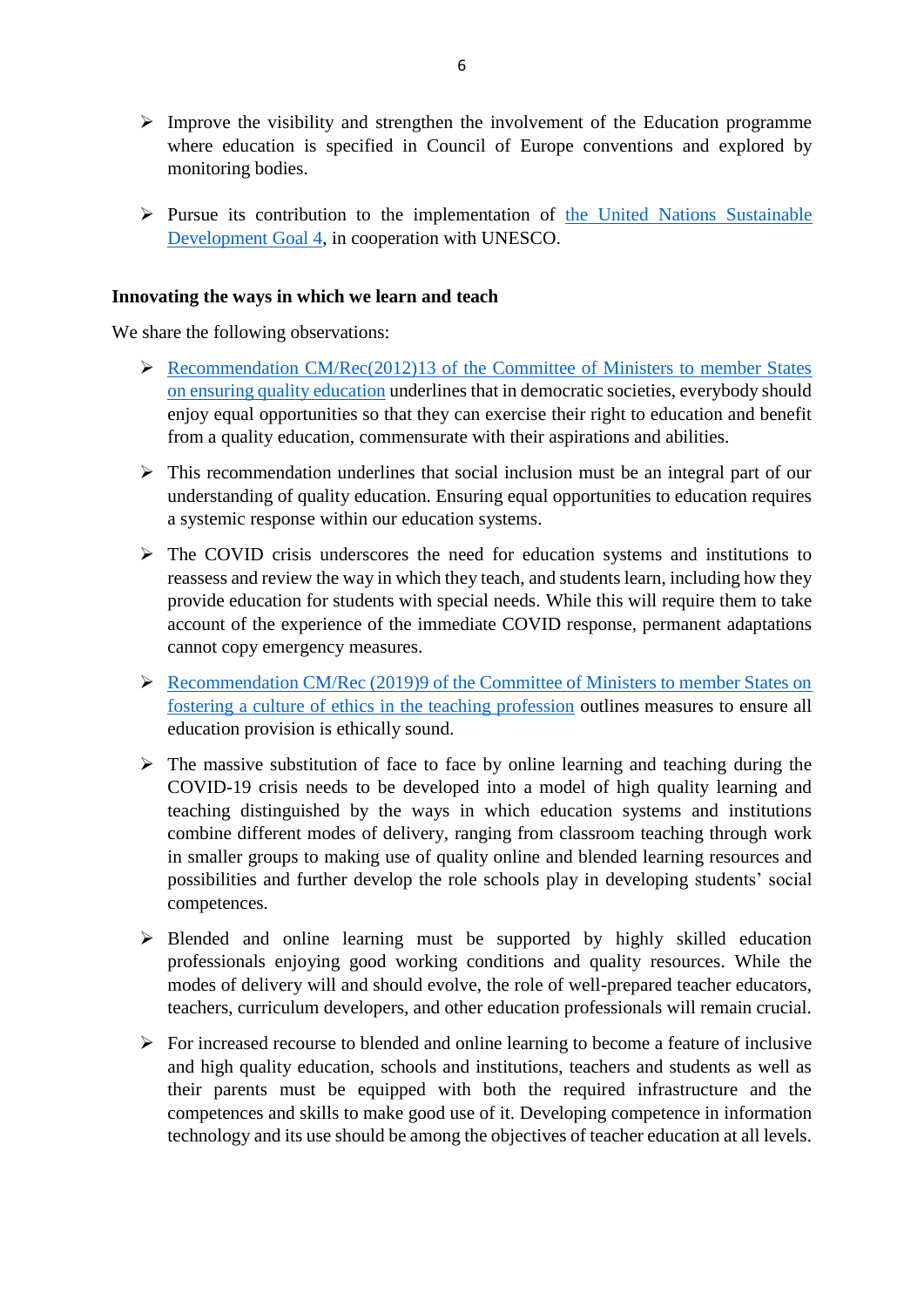- $\triangleright$  Quality assurance criteria and arrangements for education at all levels must take account of and encourage pedagogical innovation that draws on a variety learning resources and modes of delivery.
- $\triangleright$  Particular attention should be paid to addressing all forms of online fraud in education.
- $\triangleright$  Recommendation CM/Rec(2019)10 of the Committee of Ministers to member States [on developing and promoting digital citizenship education](https://search.coe.int/cm/Pages/result_details.aspx?ObjectId=090000168098de08) as well as the Declaration on [citizenship education in the digital era](https://rm.coe.int/coe-declaration-digital-citizenship-english-vf-sur-table-26-11-19/168098fb15) adopted by the informal Conference of Ministers of Education held in Paris on 26 November 2019 outline key principles for online teaching and learning of young and adult learners.
- $\triangleright$  The Council of Europe project on [Digital Citizenship Education](https://www.coe.int/en/web/digital-citizenship-education/home) provides important resources to be used in all our education systems, notably through the Digital Citizenship Education Handbook, a series of lesson plans adapted to the COVID crisis and the ongoing work on equitable partnerships between business enterprises and education institutions.
- The Council of Europe [Learning Modules Online](https://www.coe.int/en/web/learning-resources) (LEMON) provide practical online teaching and learning resources to education professionals across Europe with topics reflecting the priority areas of the Education Programme of the Council of Europe.
- The European Centre for Modern Languages (ECML) resources, such as a treasure chest of resources for learners, parents and teachers and open-access webinars for language professionals, provide schools and authorities with quality on-line and blended language education opportunities.

We ask that the Council of Europe:

- $\triangleright$  Develop guidelines and materials, using various media, that will help our education systems and institutions as well as education professionals and stakeholders adapt their approaches to teaching and learning, drawing on the experience of the COVID-19 crisis as well as good practice developed nationally and internationally and making use of the opportunities offered by online methods and Artificial Intelligence.
- $\triangleright$  Explore ways of strengthening the role and recognizing the importance of teachers, including the role of competences for democratic culture and for providing blended and online education in initial teacher education and in-service training.
- Through the ETINED Platform, develop guidelines for ensuring ethically sound teaching, learning and education provision in times of crisis.
- Develop a model framework to govern equitable partnerships between business enterprises and education institutions, respectful of the overall public responsibility for education.

## **Assessing and recognizing qualifications**

We share the following observations:

 $\triangleright$  Assessing education qualifications on the basis of learning outcomes is a basic obligation of education systems and institutions. These assessments are the basis for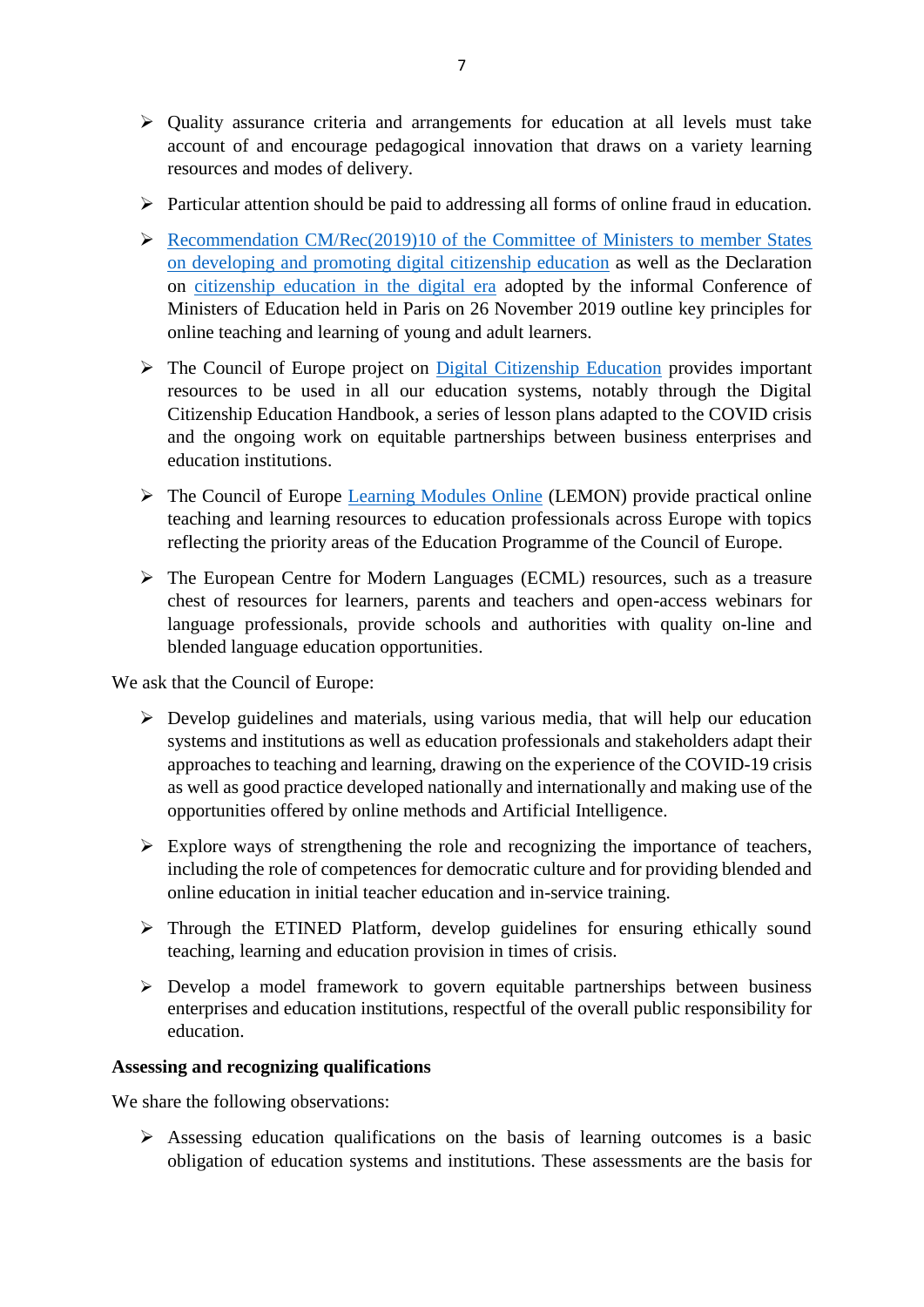students' progression within education systems and qualification frameworks as well as for their access to the labour market.

- The COVID-19 pandemic has demonstrated the need for our education systems and institutions to relay on a variety of assessment methods and demonstrate flexibility in their use and acceptance.
- $\triangleright$  In particular, examinations and assessments in the 2019/2020 academic year must be given their full value. The principle that qualifications should be recognized unless a substantial difference can be demonstrated between the foreign qualification and similar qualifications in the country in which recognition is sought applies also for these qualifications.
- $\triangleright$  Transition between the various levels and strands of education, such as between primary and secondary and between secondary and higher education, must be fair and transparent for the right to education to be effective.
- $\triangleright$  Assessments must be valid not only within the country or education system in which they were undertaken and the qualifications for which they provide the basis were issued, but also across borders.
- The [Council of Europe/UNESCO Lisbon Recognition Convention](https://www.coe.int/en/web/conventions/full-list/-/conventions/treaty/165) (ETS 165) and its subsidiary texts set the European standard for ensuring all applicants the right to fair recognition of their qualifications.
- The Lisbon Recognition Convention Committee and the [ENIC and NARIC Networks](https://www.enic-naric.net/) have undertaken measures to ensure the right to fair recognition in spite of the COIVD-19 pandemic.
- The [Common European Framework of Reference for Languages](https://www.coe.int/en/web/language-policy/cefr) (CEFR), together with/complemented by the [European Language Portfolio](https://www.coe.int/en/web/language-policy/european-language-portfolio) (ELP), sets European standards for curricula as well as for assessing and self-assessing language competences.
- The [European Qualifications Passport for Refugees](https://www.coe.int/en/web/education/recognition-of-refugees-qualifications) (EQPR) provides a method for assessing qualifications held by refugees and asylum seekers even when these qualifications cannot be fully documented and a format for describing the assessment so that it may be accepted across borders.

We ask that the Council of Europe:

- $\triangleright$  Develop guidelines and materials that will help education systems and institutions develop diverse and flexible methods for the assessment of qualifications, drawing on the lessons of the COVID-19 pandemic and adapted to both the "new normal" and preparing for future crises.
- $\triangleright$  Building on the Lisbon Recognition Convention, develop guidelines and materials to ensure the right to fair recognition also in times of crisis.
- $\triangleright$  Pursue the assessment of qualifications held by refugees and asylum seekers through the EQPR and work for its acceptance by education institutions and employers.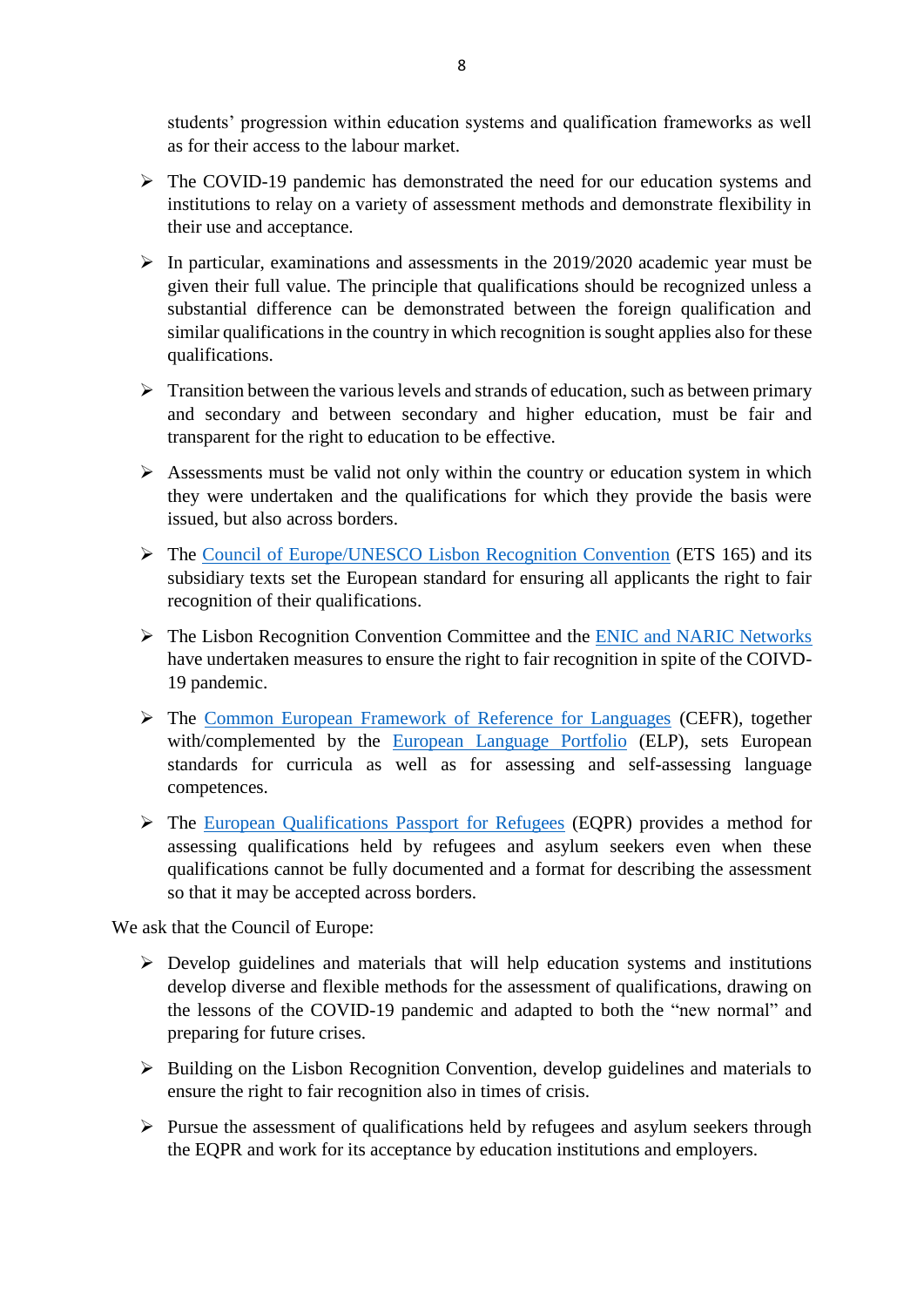# **Ensuring the right to education for the most vulnerable students**

We share the following observations:

- $\triangleright$  Education systems can be of high quality only if they provide access to learning to all pupils and students, particularly those in vulnerable or disadvantaged groups, adapted to their needs as appropriate<sup>6</sup>.
- $\triangleright$  The COVID-19 pandemic has demonstrated that special efforts are required to make equal opportunities in education a reality for those who come from disadvantaged backgrounds as well as the potential of education to help overcome inequalities in society at large.
- $\triangleright$  Public authorities have the responsibility for ensuring quality education also for those who are unable to make successful use of mainstream education programmes for very diverse reasons, which range from lack of proficiency in the language(s) of instruction or substantial differences in previous educational curricula to learners with special needs<sup>7</sup>.
- $\triangleright$  An essential part of ensuring the right to education is developing competences in language(s) of schooling for preventing underachievement and therefore their role in ensuring equity and quality in education, as outlined in [Recommendation](https://search.coe.int/cm/Pages/result_details.aspx?Reference=CM/Rec(2014)5)  [CM/Rec\(2014\)5 of the Committee of Ministers to member States](https://search.coe.int/cm/Pages/result_details.aspx?Reference=CM/Rec(2014)5) [on the importance of competences in the language\(s\) of schooling for equity and quality](https://search.coe.int/cm/Pages/result_details.aspx?Reference=CM/Rec(2014)5)  [in education and for educational success.](https://search.coe.int/cm/Pages/result_details.aspx?Reference=CM/Rec(2014)5)
- $\triangleright$  The exceptional measures required to address the COVID-19 pandemic were especially challenging to students from disadvantaged backgrounds or who are vulnerable for other reasons. This includes students whose parents are unable to support their children in their schoolwork.
- $\triangleright$  In particular, the rapid shift to online teaching and learning in many cases left those with greatest need for follow-up with insufficient possibilities for close contact with teachers and particularly exposed to online harassment, including that of hate speech.
- $\triangleright$  In addition to facing particular challenges in continuing their education during the COVID-19 pandemic, vulnerable students will remain in need of support measures as they gradually return to face to face or blended education.
- $\triangleright$  Students<sup>8</sup>, staff and parents facing issues of mental health require particular attention and support, and therefore health and treatment services (e.g. psychological aid, dedicated phone lines) should be made available.

**.** 

 $6$  Recommendation [CM/Rec\(2012\)13](https://search.coe.int/cm/Pages/result_details.aspx?Reference=CM/Rec(2012)13) of the Committee of Ministers to member States on ensuring quality education, paragraph 6a.

<sup>7</sup> Covered, with different wording, in *ibid.*, paragraph 26.

<sup>&</sup>lt;sup>8</sup> 12.9 % of higher education students according to a recent survey commissioned by ESU.